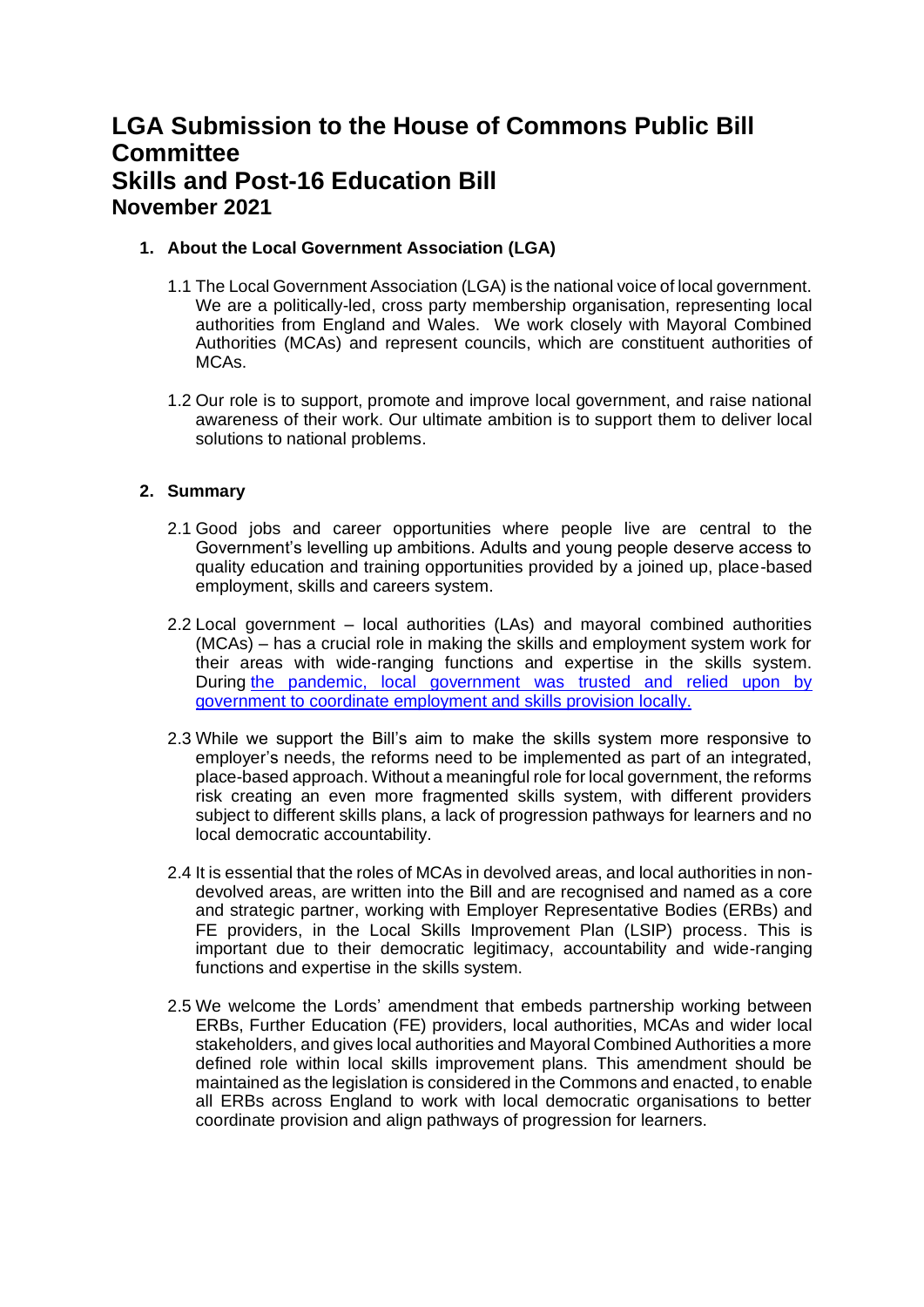- 2.6 The Government intends to amend the Bill to give an Mayoral Combined Authorities an expanded role in Local Skills Improvement Plans. This is a positive step forward for areas with devolution deals. We remain concerned that the Government have not similarly recognised the vital role local government plays in the rest of the country, in areas not covered by devolution. We therefore renew our call that in areas without devolution, local authorities should be written into legislation to work with ERBs and FE providers to develop LSIPs.
- 2.7 LSIPs should be strengthened through local approval and democratic oversight. Giving LAs and MCAs an opportunity to sense check LSIPs before approval, would ensure they work for local areas, add value and ensure join-up with other local provision.
- 2.8 Provision for Level 3 (A-Level or equivalent) and above courses within the Bill are welcome, but too many adults do not have a Level 2 (GSCE or equivalent) and will be unable to access this offer. To truly level up, urgent investment in Level 2 skills and below is needed. The complementary role of LAs' adult and community learning (ACL) provision is integral to a joined-up local provider base and should be properly resourced and recognised in FE reforms.
- 2.9 Clause 25(A), which was introduced by the Lords, would ensure that two thirds of apprenticeship funding is spent on people who begin apprenticeships at Levels 2 and 3 before the age of 25. While we recognise the need to boost training opportunities for young people, this clause needs further consideration to prevent unintended consequences and ensure it does not undermine the vital contribution of apprenticeships to adult reskilling.
- 2.10 The Bill's introduction of a National Provider Register should not impede LAs or MCAs' ability to take a place-based approach to provision and deliver on local needs. MCAs, which have devolved responsibilities for skills procurement, should be excluded from the register for reasons set out below.
- 2.11 In addition, and as part of our wider aspirations for local authorities in nondevolved areas, given no single authority has strategic responsibility to plan adult education at Level 2 and below, they should be empowered to do this through a new 'Community Skills Lead' role.
- 2.12 LAs and MCAs are ambitious to design and join up local provision to create a local, integrated skills and employment offers tailored to the needs of local businesses and residents. We want to work with Government to ensure the Bill and wider reforms utilises their expertise in the skills system to deliver the best outcomes for every community. We continue to advocate for [Work Local](https://www.local.gov.uk/topics/employment-and-skills/work-local) to be a blueprint for employment and skills devolution.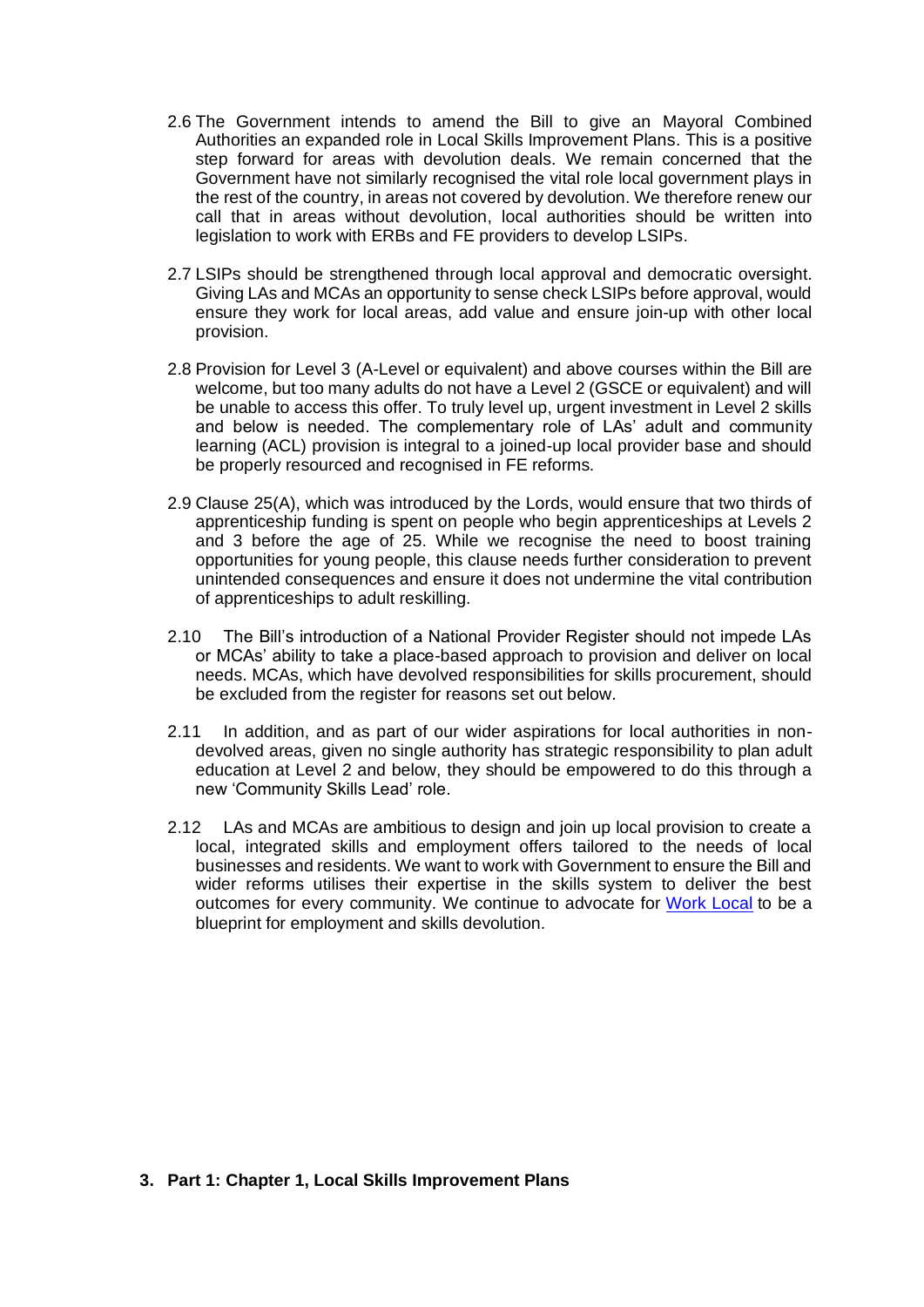### **Local Skills Improvement Plan development**

- 3.1 The LGA supports the Bill's ambition to give local employers a strong role in the skills system through LSIPs. However, for LSIPs to be effective this must be done as part of an integrated, place-based approach.
- 3.2 MCAs in devolved areas, and local authorities in non-devolved areas, must be written into the Bill and related guidance, and have a core and strategic role in LSIPs. This will enable all ERBs in England to work with local democratic authorities to better coordinate provision and pathways for learners. Collectively, LAs and MCAs have democratic legitimacy, accountability and wide-ranging functions and expertise in the skills system so should have a seat at the table to work with ERBs and providers to join up the skills system for all employers and residents.
- 3.3 The Government has rightly recognised the importance of local government involvement to deliver effective LSIPs in devolved areas, but this recognition of local leaders' role in the skills system has not been extended to the rest of the country and areas without devolution. Without a meaningful role for local authorities in non-devolved areas on the face of the Bill and related guidance, we are concerned that there will be further fragmentation of the skills system, additional complexity for employers, individuals and providers, and disruption of pathways of progression from lower to higher levels of learning. This also goes against the grain of the Government's commitment to empower local leaders outside of the main metropolitan areas and take a more flexible approach to devolution, including through County Deals.
- 3.4 Not only are LAs and MCAs democratic leaders of place and convenors of all partners, they have wide-ranging functions that are vital to making the skills and employment system work for their local communities and economies. These should not be overlooked and include the following:
	- o **Plan, commission and deliver adult skills locally**: MCAs have used their devolved Adult Education Budget (AEB) to shape the adult skills offer locally. All local authorities – in devolved and non-devolved areas deliver adult and community learning (ACL) in a variety of community settings, and specialise in identifying and incentivising residents with the least qualifications to engage in further learning, who are least likely to seek it.
	- o **Uniquely placed to understand current and future skills demand**: including through their economic development and inward investment functions, local authorities work with existing and incoming businesses of all sizes, representative bodies (chambers, federation of small businesses) and with all further education providers often supporting capital investments to improve the local Further Education estate.
	- o **Data analysis and planning**: local authorities perform granular analysis of national data and generate their own data to ensure national / local provision is targeted and use this to develop and connect growth, inward investment, SME, employment and skills strategies and input into wider spatial strategies.
	- o **Trusted by Government to be lead authorities for investment:** through the Levelling Up Fund, Community Renewal Fund and Shared Prosperity Fund councils have a lead role in infrastructure investment, so are well placed to align this with employment and skills provision.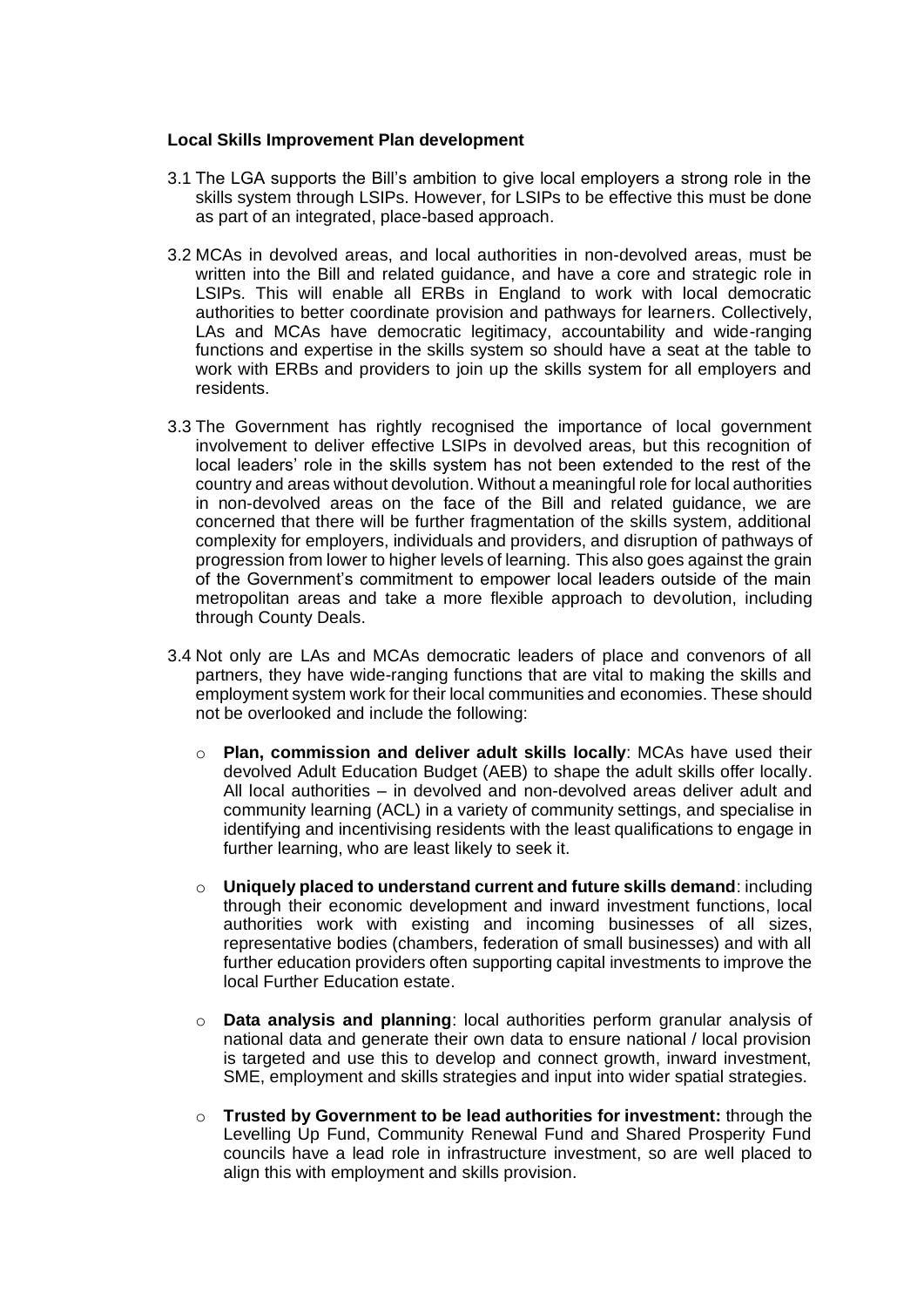- o **Local authorities' statutory duties,** which include the September Guarantee to ensure sufficiency of learning places for all 16- and 17-years olds within their area; re-engagement of NEETs and to support those at risk of NEET from disengaging; support young people with SEND, and those who may need additional support including those in care and care leavers etc.
- o **Support young people and adults with complex barriers** to be training or work ready through wide ranging services, including public health and its link into health services; support for parents through Family Information Services; childcare support; housing support and debt advice.
- o **Connect, simplify and promote multiple national employment, training, skills and economic growth initiatives**, including the current Plan for Jobs initiatives so they are greater than the sum of their parts, run their own devolved or discretionary employment and skills services, and are committed to working closely with national agencies and providers including Jobcentre Plus and National Careers Service.
- 3.5 We welcome the Lords' amendment to the Bill that embeds partnership working between Employer Representative Bodies (ERBs), FE providers, local authorities, MCAs and wider local stakeholders. This would enable all ERBs across England to work with local democratic organisations to better coordinate provision and align pathways of progression for learners. This amendment should be maintained as the legislation is considered in the Commons and enacted.
- 3.1 The Government has committed to amending the legislation to recognise MCAs role as a critical stakeholder in developing LSIPs. This is positive step forward for devolved areas. We remain concerned that the Government have not similarly recognised the vital role local government plays in the rest of the country, in areas not covered by devolution.
- 3.6 In parallel, on 4 November, the Department of Education (DfE) issued guidance to ERBs who are leading on the development of LSIPs [in the eight trailblazer areas.](https://www.gov.uk/government/publications/skills-accelerator-trailblazers-and-pilots/skills-accelerator-local-skills-improvement-plan-trailblazers-and-strategic-development-fund-pilots) It sets out that ERBs must engage local leaders including Mayoral Combined Authorities (MCAs), Local Economic Partnerships (LEPs) and their Skills Advisory Panels (SAPs) when developing LSIPs, however it did not specifically outline a role for local authorities.
- 3.7 In practice, many local authorities are already working with their Chambers of Commerce in trailblazer areas to help them prepare for the introduction of LSIPs, so it is unhelpful for their role in delivering these reforms not to be acknowledged or facilitated within the Bill and related guidance. In addition, as much of the expertise on local skills and labour markets sits directly within the local authority, many of them spend time relaying this expertise to other organisations including the local enterprise partnerships. For the reasons set out above, it should be democratically accountable local authorities that have a seat at the table to work alongside ERBs in non-devolved areas. We therefore renew our call that in areas without devolution arrangements, local authorities should be written into legislation to work with ERBs and FE providers to develop LSIPs.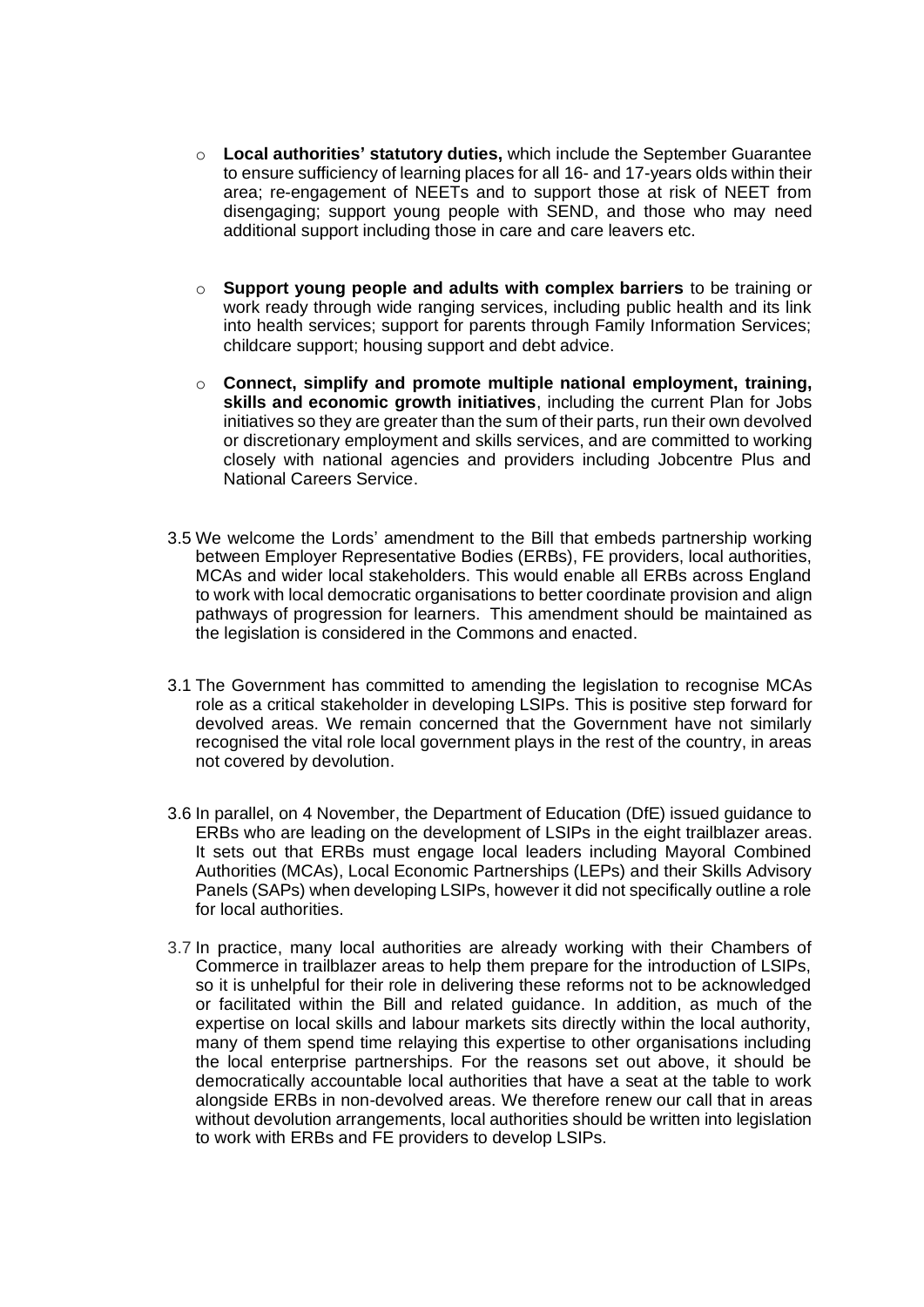- 3.8 Strategic involvement of LAs and MCAs will add significant value to LSIP process by ensuring they take a holistic view of the whole local skills and employment system, including integrating the vital role of LA-run Adult Community Learning (ACL), to create a joined-up offer with clear pathways of progression from lowerhigher levels of training. This will be essential for social mobility and to provide opportunities for people with the least qualifications to improve their life chances.
- 3.9 This is particularly important given that as we understand it, higher-level technical skills are likely to be the primary focus of LSIPs in many areas, so providers will have a new legal obligation to meet this training in a way that they do not for other levels of provision. Without adequate local coordination, this could result in skewing the balance of provision within an area and disrupt the 'skills escalator' from entry level to higher technical qualifications. Local authorities can help ensure that progression is built in from entry-level to higher qualifications so that all residents have the opportunity to be part of the talent pipeline and increase social mobility.
- 3.10 Local authorities are a critical partner in delivering net zero, working with a range of local partners to shape and implement local net-zero strategies. They are already working with businesses and local partners to build a pipeline of the 'green skills' that will be needed to decarbonise the economy by 2050, or sooner. Following the publication of the **LGA's [Green Jobs report \(2020\)](https://www.local.gov.uk/local-green-jobs-accelerating-sustainable-economic-recovery)**, the LGA have created a resource to provide councils across England with tools, skills, opportunities and capability to accelerate the transition to a low-carbon economy. Local authorities' absence from the Bill is another missed opportunity to build in their significant expertise on this agenda, and work in partnership to align LSIPs with local net zero strategies and investments.

### **LSIP accountability and approval**

- 3.11 LSIPs should also be strengthened through local approval and democratic oversight. The Bill provides for MCAs to have a role in the approval of the final drafts of LSIPs where they cover the same spatial footprints. However, outside of devolution areas, the Bill states that LSIPs will be approved directly by the Secretary of State.
- 3.12 This means that in non-devolved areas, there is no opportunity for local authorities to 'sense check' skills plans and raise any identified issues before plans are implemented. Crucially, as the Bill stands, there will be no local democratic accountability for the outcomes LSIPs deliver for learners, businesses or value for money outside of MCA areas. To remedy this, local authorities in non-devolution areas should have a role in the LSIP approval process in line with the role given to MCAs. There are various ways democratic accountability can be built into LSIPs to provide oversight and ensure they are delivering on local areas' needs, for example through scrutiny committees or local employment and skills boards.

### **4. Part 1: Chapter 3, Lifelong Learning**

4.1 The Government's commitment to offer all adults a flexible, lifelong access to train for a Level 3 in-demand qualification through the Lifelong Skills Guarantee is welcome, as is the 'delegated' role for MCAs to plan how the offer will work locally and that some of these qualifications are being delivered in council-run adult learning centres. To improve outcomes, this offer should be expanded to those already qualified to Level 3 but who need to retrain to find new work.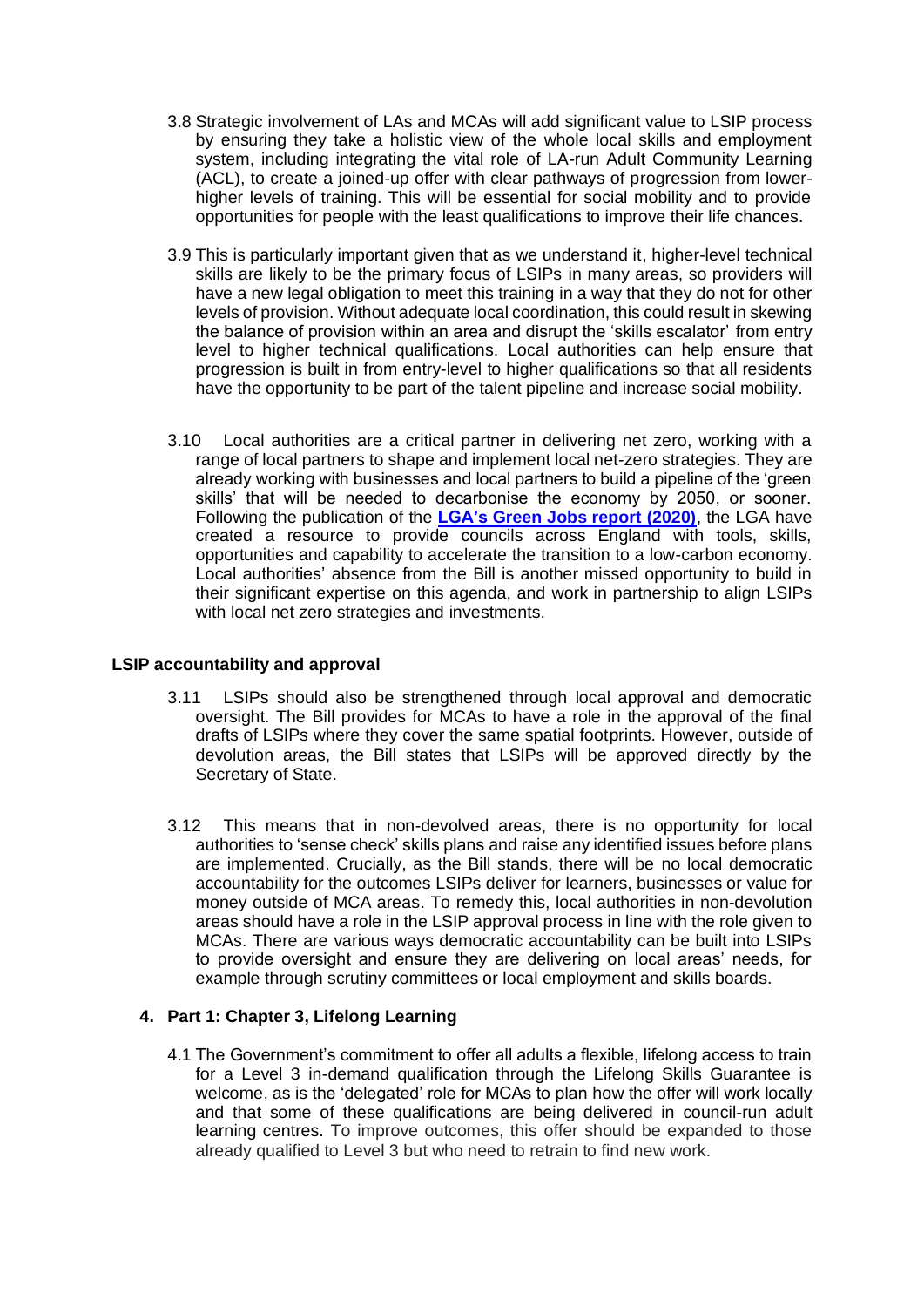- 4.2 Some MCAs found that sections of their foundation economy would not benefit from the national list of economically viable approved Level 3 qualifications, so used their devolved Adult Education Budget (AEB) to widen access to supplementary qualifications, enabling more people to upskill. As local government seeks to support communities recover from the pandemic, this type of flexibility should be afforded to all local areas.
- 4.3 Level 3 provision alone will not deliver on the levelling up agenda, nor address longer-term productivity gaps in many areas of the country. [Thirteen million adults](https://www.oecd.org/skills/piaac/Skills_Matter_Further_Results_from_the_Survey_of_Adult_Skills.pdf)  [in the UK do not have a Level 2 Qualification](https://www.oecd.org/skills/piaac/Skills_Matter_Further_Results_from_the_Survey_of_Adult_Skills.pdf) (equivalent to a GCSE) and nine million adults in England lack functional literacy and numeracy skills (OECD), so they are unable to take advantage of the Government's expanded Level 3 offer. A mixed and balanced skills funding offer, which invests in community skills, basic and functional skills, technical skills, and higher-level skills, will be essential for addressing inequalities and supporting those with the fewest qualifications.
- 4.4 The complementary role of LA adult and community learning (ACL) provision is integral to a joined up local provider base, and it is important that it is recognised and properly resourced in proposals to reform the FE system. ACL plays a vital role in supporting adults on their journey to learn skills; to enter, return or progress in work, and support their personal, social, health needs. Without it, many of the 600,000 adults – including some of our hardest to reach, vulnerable or isolated residents – that access these services every year would not progress into further learning and work. ACL is successful because it works with the grain of other local services including employment, regeneration, education, health and culture, and adds value to each, as well as connecting with agencies like Jobcentre Plus.
- 4.5 LAs and MCAs work with their local colleges and the wider FE provider base to identify gaps in provision (English for Speakers of Other Languages (ESOL) STEM and digital) and, where they can, use AEB to commission provision that fills in the gaps. This enables learners to gain the skills they need to progress into other qualifications or take part additional learning alongside FE courses. The Government needs to focus on supporting, funding and encouraging collaboration between both sides of the provider base - below Level 3, and above Level 3 – to align provision and help learners progress.
- 4.6 There is now an urgent need to prioritise support that helps adults progress from community-based, pre-entry level learning through to Level 2. Funding for adult skills at Level 2 and below mainly comes from the £1.5 billion annual Adult Education Budget (AEB), which has been reduced by 50 per cent over the last decade. To expand lower-level training opportunities, this should as minimum, [be](https://www.local.gov.uk/publications/work-local-making-our-vision-reality)  [restored to its 2010 levels](https://www.local.gov.uk/publications/work-local-making-our-vision-reality) and fully devolved to LAs and MCAs to target funding.

### **5. Part 1: Chapter 3, Universal Credit conditionality**

- 5.1 Clause 17, introduced in the Lords, commits the Secretary of State to reviewing universal credit conditionality with a view to ensuring that adult learners who are unemployed and in receipt of universal credit, remain entitled to universal credit if they enrol on an approved course for a qualification.
- 5.2 The LGA supports this addition and wants to see it enacted. Particularly for those on low-incomes or who are unemployed, taking out maintenance out loans to study will not be a viable option. Allowing people to retain their benefits when training will be vital to removing barriers for those in the lowest paid jobs and those furthest from the labour market and help more people back into, and progress in, work.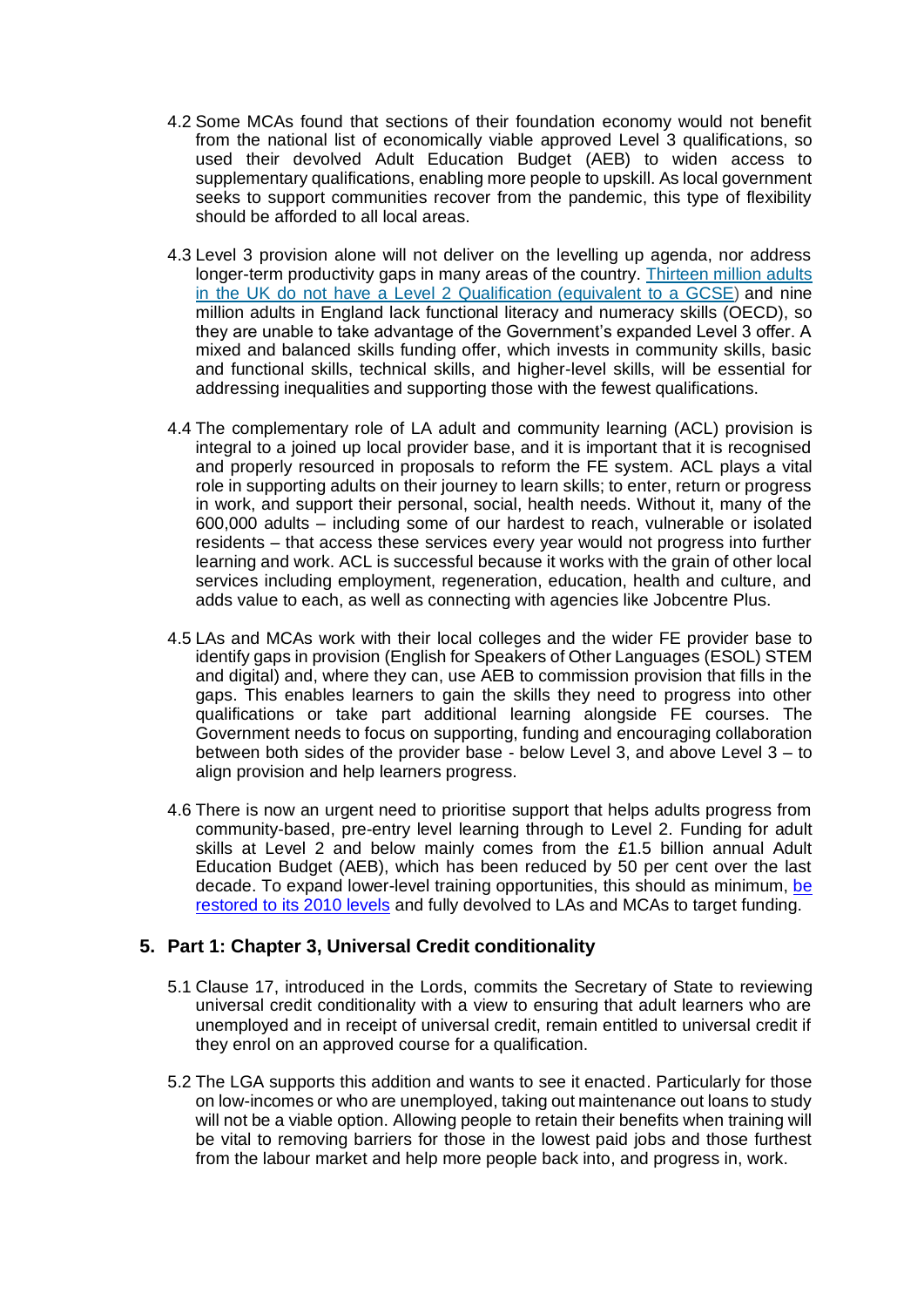# **6. Part 2: Quality of Provision, Special Educational Needs and Disabilities**

- 6.1 This section of the Bill provides for the Secretary of State to make regulations for the purpose of securing or improving the quality of courses of initial teacher training for further education initial teacher education (ITE) courses. Clause 3, introduced in the Lords, requires courses to include special educational needs awareness training for teachers of ITT(FE) provision.
- 6.2 The FE sector supports a high number of learners with special educational needs and disabilities (SEND), so it is important that the needs of disadvantaged young people and adults or those who have difficulty accessing further learning, including those with learning difficulties and disabilities, are sufficiently considered within LSIPs. This should include strategies to address the disability employment gap and ensure training opportunities are inclusive.
- 6.3 ACL provides vital opportunities for continuing learning for adults with SEND. Local authorities have used AEB to commission targeted [provision for people with](ttps://www.local.gov.uk/publications/learning-life-role-adult-community-education-developing-thriving-local-communities)  [learning difficulties and/ or disabilities](ttps://www.local.gov.uk/publications/learning-life-role-adult-community-education-developing-thriving-local-communities) to develop skills for independent living, social skills and employment skills, as well as courses for leisure and enjoyment. However, funding for adult learners with learning disabilities is often insufficient and the DfE should work with the sector to assess what additional funding is needed.

## **7. Part 3: Chapter 1, List of relevant providers**

- 7.1 The proposal for a National Provider Register (section 21 and 22) risks impeding local and devolved authorities' ability to directly fund or sub-contract, any provider not on the new national provider register.
- 7.2 We are concerned that there may be unintended consequences to this policy. For instance, a national provider register could:
	- Hinder local and devolved authorities' ability to take a place-based approach to provision
	- Restrict their ability to commission services from local Voluntary, Community and Social Enterprise (VCSE), specialist and niche providers, and prevent market-entry for small local providers
	- In rural and inner-city areas, LAs and MCAs may not be able to fill gaps in provision at-pace, if larger providers on the register cannot deliver for financially viable reasons
- 7.3 Local flexibility is needed to ensure local government can target and commission provision to local need. The list should also be developed in consultation with local authorities to ensure that the introduction of the assessment criteria does not disrupt local provider markets and leave gaps in provision.
- 7.4 To uphold both the spirit and the letter of devolution agreements, MCAs should not be included in the list of funding authorities that are obliged to adhere to the national list. Through AEB devolution, MCAs and the Greater London Authority have developed their own local commissioning and procurement arrangements, including rigorous due diligence and stringent quality requirements, which in many cases, go beyond the thresholds set by national bodies such as the ESFA. Mayoral Combined Authorities should therefore be excluded from the National Provider Register.

### *New apprenticeship funding requirements*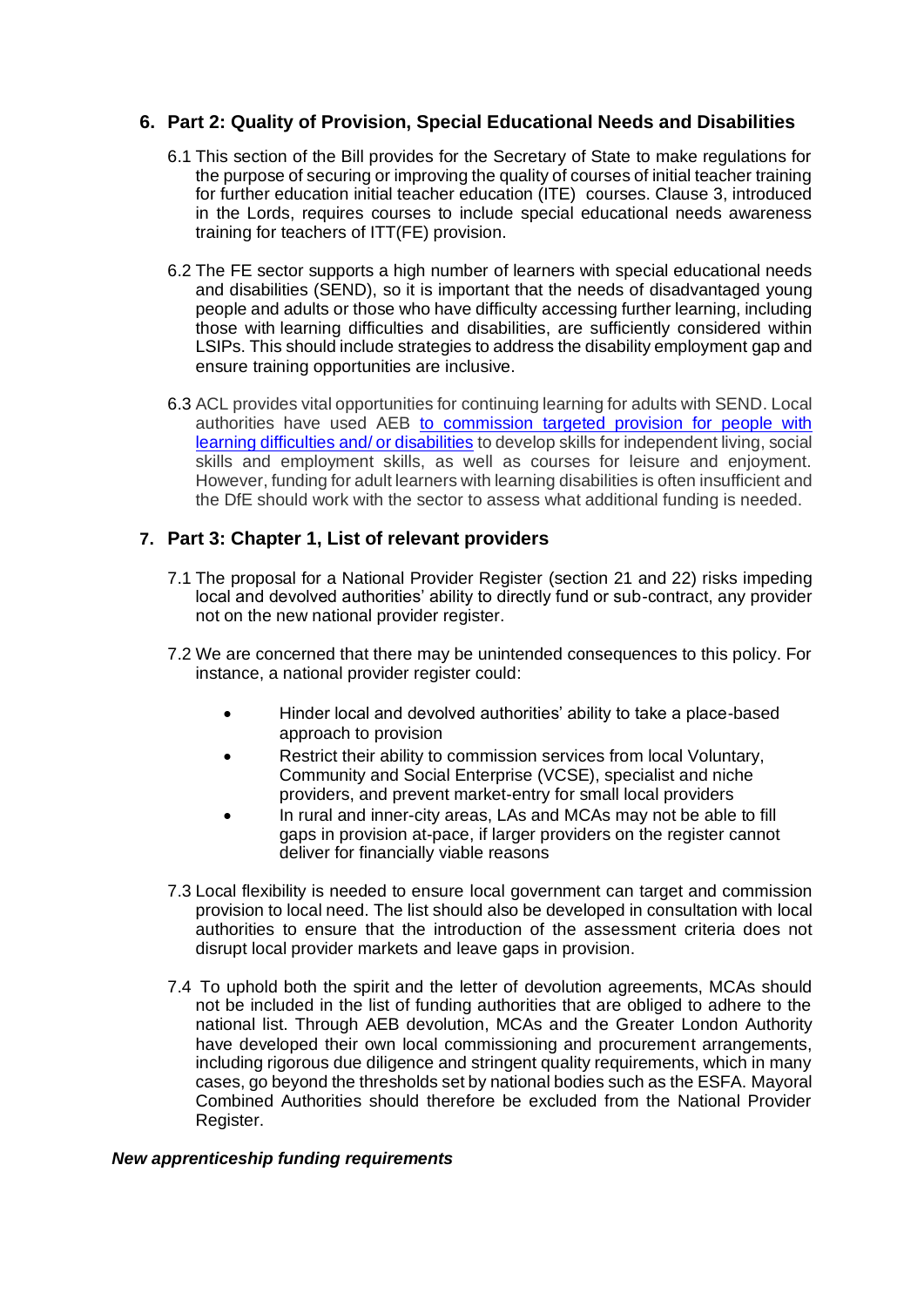- 7.5 Clause 25(c) also requires any employer receiving apprenticeship funding to spend at least two thirds of that funding on people who begin apprenticeships at Levels 2 and 3 before the age of 25.
- 7.6 We recognise the intention to expand access to vital early career opportunities for young people and prevent employers using their Apprenticeship Levy primarily to develop already experienced staff. However, this clause is not the solution to increasing apprenticeship numbers among young people and alternative solutions should be considered to reform the apprenticeship system and address the systemic barriers to youth-take up.
- 7.7 Ringfencing two thirds of apprenticeship funding for under 25s would go against the policy direction of apprenticeships being an all-age, all-levels career development tool. The Bill should not undermine apprenticeships' role in supporting people to retrain, change careers or return to work, including young adults over the age of 25 who may not have been ready for an apprenticeship at an earlier age (such as care leavers) and the over 50s, for whom it's widely acknowledged as being harder to re-enter the labour market after redundancy and are a priority cohort for targeted skills and employment support. It is also not clear how this clause aligns with employment and equalities legislation.
- 7.8 In line with Levy rules, businesses with a payroll of over £3 million or more pay levy funds monthly and have a rolling two-year deadline to spend the funds. Unspent funds are meant to be invested back into the system and distributed to small businesses who do not pay the Levy. However, since the Levy was introduced DfE has returned a significant amount of unspent levy funds to the Treasury: £250 [million \(2020/2021\),](https://committees.parliament.uk/publications/5904/documents/67311/default/) and [£330 million \(2019/20\).](https://www.parliament.uk/globalassets/documents/commons-committees/Education/Estimates-Memoranda/Department-for-Education-Main-Estimates-2019-20-Memorandum.pdf) Without wider reform of the apprenticeship Levy, this change would result in even more expired funds being returned to the Treasury if employers cannot attract enough young people to take up places.
- 7.9 The proposed change to apprenticeship funding will also cause issues for local authorities as employers and risks exacerbating existing workforce challenges in sectors such as social care. Many skills gaps which local government faces are at intermediate and higher levels, such as social workers, environmental health and public health officers, so it is vital they retain flexibility to use the Levy to fill these gaps.

### **Boosting apprenticeship starts for the under 25s**

- 7.10 Apprenticeship [starts have fallen across the board since](https://commonslibrary.parliament.uk/research-briefings/sn06113/) the Levy was introduced [in April 2017,](https://commonslibrary.parliament.uk/research-briefings/sn06113/) but the biggest drop has been among those learners aged under 19. This has been caused by a variety of reasons. The simplest answer for many has been that the number of Level 2 apprenticeships and those being taken by under 19s have fallen at the same time as the number of higherlevel apprenticeships has increased, which tend to be undertaken by older learners. However, this explanation ignores other key factors which have played a role in reduction of the number of young people under the age of 19 taking apprenticeships up. These include:
	- The removal of old apprenticeships frameworks reduced the number of Level 2 qualifications available across the board - not all of these have been replaced with an equivalent standard
	- The Business Administration level 2 apprenticeship was removed and has not yet been replaced with an adequate equivalent. This was extremely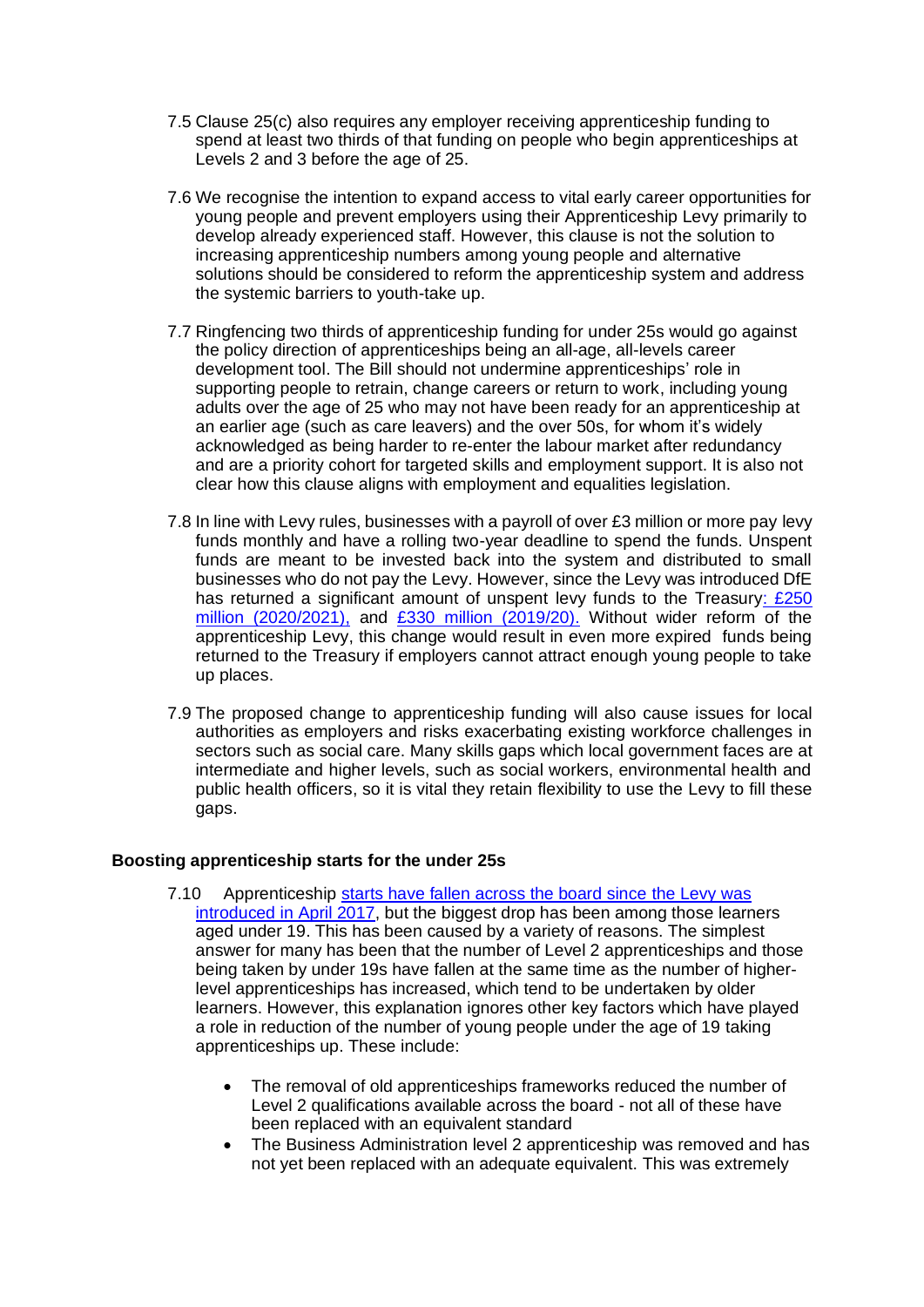popular across all sectors and was a common entry level qualification for young people.

- SME's apprenticeship starts have declined since the introduction of the levy; they often report struggling to understand the new system and navigate the extra administrative burden. Many of the starts SMEs created in previous years were in the 18-25 age bracket, so this has affected the number of opportunities available for young people.
- Young people who live independently or do not have financial support from their families, may not be in a position to take up an apprenticeship and instead opt for direct employment that can offer higher salaries.
- 7.11 The number of young people and school leavers who decide to take up apprenticeships is heavily influenced by the careers advice and guidance they receive. Currently education and training providers have a duty to ensure that pupils are provided with independent careers guidance from Years 8 to 13. However, for young people and their parents or guardians to be able to make more informed decisions about pathways, careers advice must be sufficiently funded, delivered at an earlier stage (we note that the Government is considering this for Year 7s), based on local labour market intelligence and cover the suite of post-16 routes available. Apprenticeships need to be better communicated as an available option, with a strengthened link between T levels and apprenticeships during the 16-18 phase of learning, so more young people see apprenticeships as attractive and viable route to gain a qualification.
- 7.12 There are also key barriers in the system which prevent employers from spending their levy Funds. For example, levy funding can only be spent on training, and not the other costs employers incur, such as apprentice salaries, administration costs and additional learning support to apprentices to be apprenticeship- ready. If employers could use some of the Levy for these costs, it would unlock more unspent funds and create more apprenticeships. Additionally, apprenticeship funding could be used far more effectively if the system allowed for more flexibility and strategic planning so employers can collaborate more easily around transfers and pooling, by sector or by place, to target support where it is most needed.
- 7.13 Local government can help increase apprenticeships and boost up-take under 25s with the right flexibilities in the system. [Our recommendations](https://www.local.gov.uk/topics/employment-and-skills/work-local/apprenticeship-levy-our-key-asks-reform) for reform include:
	- More strategic local planning: Empower local areas to align apprenticeship activity to local skills strategies, paving the way for local partnerships to address supply and demand side issues, widen participation to disadvantaged groups and specific cohorts.
	- Extend the two-year limit to spend Levy funds against standards which have only just been approved or are still in development and put in place an appeals process to facilitate this.
	- Councils to be empowered to work with Government co-design unspent Levy and non-Levy funding plans in local areas now with a view to progressive devolution.
	- Empower employers to collaborate more easily on transferring funds and pooling.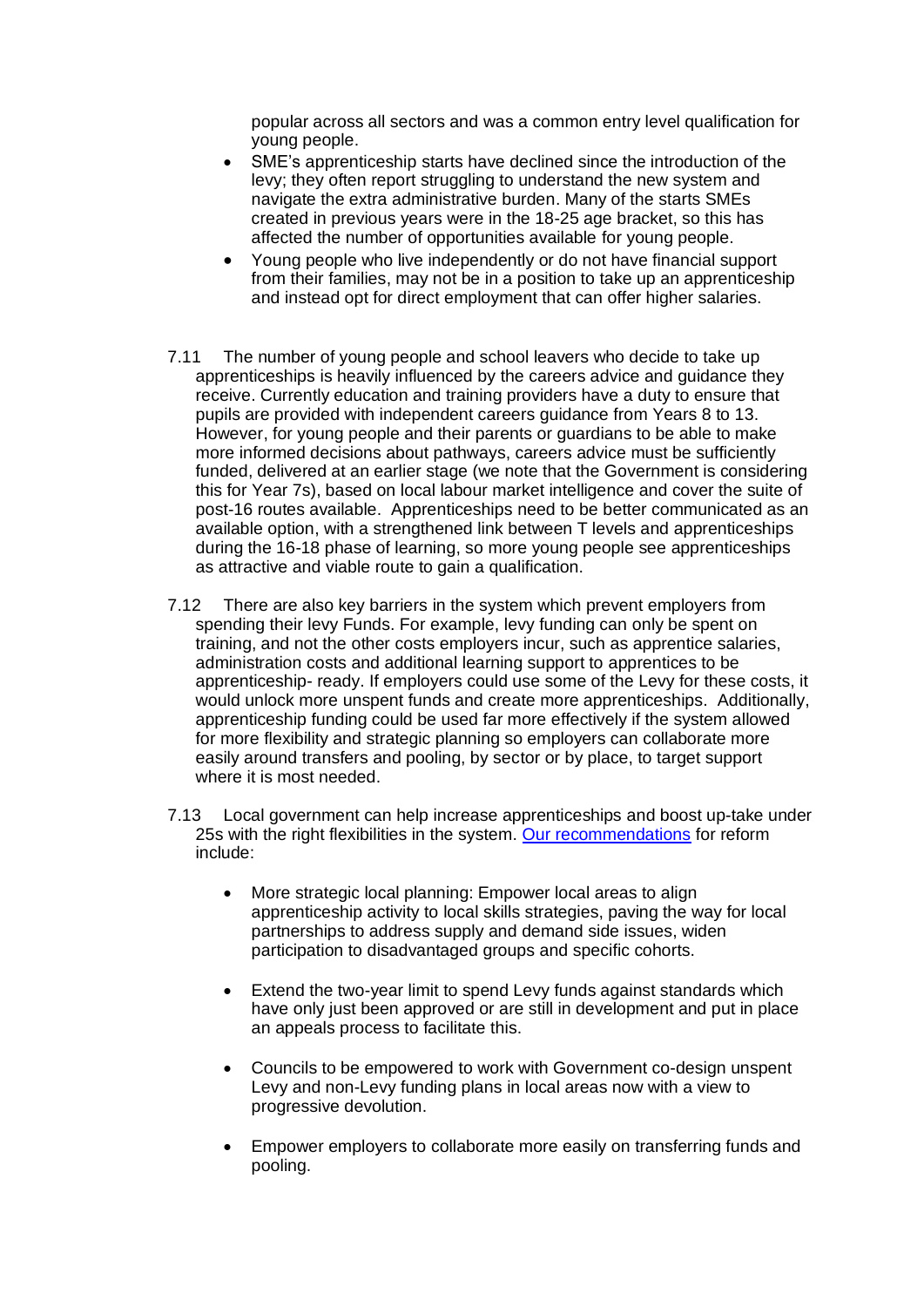• Permit more flexible use of the Levy, including meeting the full costs of apprenticeship programmes and administration and allowing spending on pre-apprenticeship training.

# **8. A more joined up local skills system**

- 8.1 In devolved areas, MCAs already use their AEB and work with their constituent LAs and FE providers to shape the local adult skills offer. This puts them in an ideal place to lead work with ERBs and FE providers should work hand in hand with them to deliver LSIPs.
- 8.2 In non-devolution areas, skills provision is complex and lacks local democratic accountability resulting in a confusing picture for businesses and learners, with courses being run by different providers. Without a formal devolution role, it is difficult for local authorities to create a coherent local offer.
- 8.3 To complement the Government's FE reforms, we recommend local authorities outside of devolution areas are given a defined 'Community Skills Lead' role to coordinate adult skills. This would also empower them to strategically plan and coordinate adult education across their areas, and work in partnership with ERBs and other FE providers to align progression routes from community level training to higher-level skills and created joined-up skills offer. They are uniquely placed to fulfil this role, given they are democratic local leaders and conveners, deliver ACL, lead economic spending, and work with existing and incoming local employers.
- 8.4 At the recent Budget, the Chancellor announced the Multiply programme which will help up to 500,000 adults improve their functional numeracy skills. It must add value to existing support, and where possible be delivered via adult and community learning (ACL) settings. This would allow them to provide learners with the wraparound support they need to overcome any additional barriers to being work-ready and bring in literacy and digital support from the outset to provide a more rounded learning offer. If this is run nationally with a new set of providers, it will duplicate existing numeracy activity funded through the AEB delivered locally.

# **9. Work Local: a devolved and integrated skills and employment system**

- 9.1 Local Authorities and MCAs are ambitious to join up provision to create a coherent local, integrated skills and employment offers tailored to the needs of local economies and residents. The national skills and employment landscape is complex. We recently launched [Mapping national employment and skills](https://www.local.gov.uk/our-support/financial-resilience-and-economic-recovery/mapping-national-employment-and-skills)  [provision](https://www.local.gov.uk/our-support/financial-resilience-and-economic-recovery/mapping-national-employment-and-skills) – a resource to help councils map provision in their areas. It identifies almost 50 nationally run employment and skills programmes which are run in different ways locally each with different eligibility criteria, timescales and spatial footprints, delivered by multiple agencies and providers. This makes it hard to join up interventions at a local level for unemployed people, career changers, young people at risk of being NEET etc. Collectively we need to deliver a more coherent offer that is accessible and simple for learners and businesses to navigate.
- 9.2 Looking ahead to the Levelling Up White Paper, LAs and MCAs should be empowered to work innovatively with their communities, the Government and its agencies to design a locally determined skills and employment offer in exchange for sustained outcomes for their residents and businesses. The LGA has a framework for this to happen: [Work Local](https://www.local.gov.uk/topics/employment-and-skills/work-local) which would give local government, working in partnership with local and national partners, powers and funding to plan, commission and oversee a joined-up system by bringing together advice and